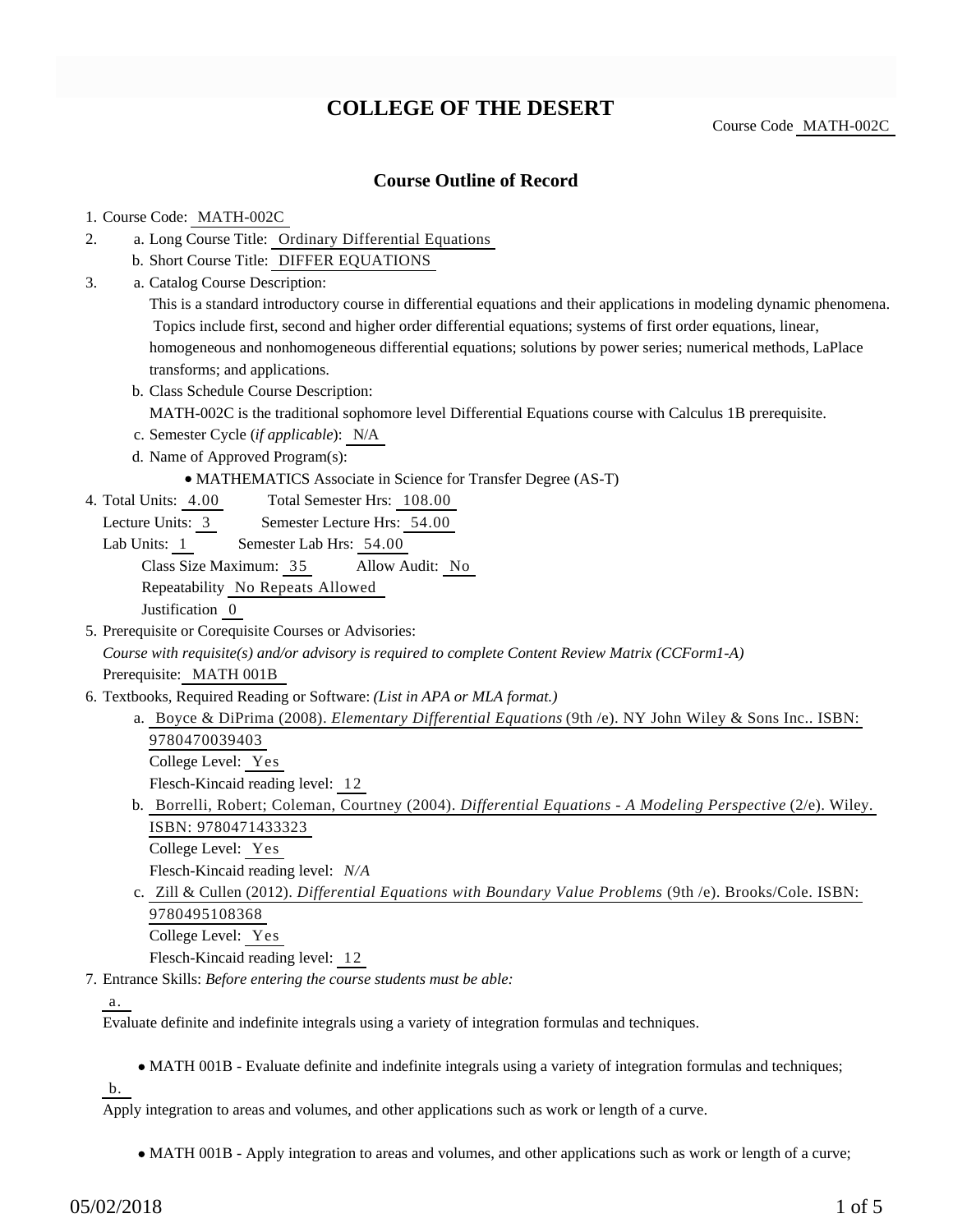c.

Evaluate improper integrals.

• MATH 001B - Evaluate improper integrals;

d.

Apply convergence tests to sequences and series.

• MATH 001B - Apply convergence tests to sequences and series;

e.

Represent functions as power series.

MATH 001B - Represent functions as power series; and

### f.

Graph, differentiate and integrate functions in polar and parametric form.

- MATH 001B Graph, differentiate and integrate functions in polar and parametric form.
- 8. Course Content and Scope:

#### Lecture:

- 1. Solutions of ordinary differential equations;
- 2. First order DE including separable, homogeneous, exact, and linear;
- 3. Existence and uniqueness of solutions;
- 4. Applications of first order differential equations such as circuits, mixture problems, population modeling, orthogonal trajectories, and slope fields;
- 5. Introduction to linearity as an abstract mathematical concept;
- 6. How linearity (or lack of it) affects the nature of solutions of differential equations;
- 7. Second order and higher order linear differential equations;
- 8. Application of Superposition principle to get more solutions;
- 9. Geometric interpretations for solutions using direction fields and phase portraits;
- 10. Apply Numerical methods to find numerical solutions to ordinary differential equations, including Euler's methods
- 11. Fundamental solutions, independence, Wronskian;
- 12. Nonhomogeneous equations;
- 13. Applications of higher order differential equations such as the harmonic oscillator and circuits;
- 14. Variation of parameters;
- 15. Apply Laplace transforms to solve second order equations, in particular to second order equations with discontinuous forcing functions;
- 16. Solutions to some nonlinear differential equations of contemporary interest including bifurcation and chaotic dynamics;
- 17. Series Solutions;
- 18. Systems of Ordinary differential equations;
- 19. Sensitivity of solutions to changes in initial conditions especially in relation to the eigensystem of the matrix that defines the system.

Lab: *(if the "Lab Hours" is greater than zero this is required)*

- 1. Use of technology in solving differential equations.
- 2. Use of technology in mathematical modeling using differential equations.
- 9. Course Student Learning Outcomes:

1. Define an ordinary differential equation or system of equations and classify them in terms of order, linearity, and homogeneity.

2. Define a solution to an ordinary differential equation or system of equations and describe the requirements for a solution to exist and be unique.

3.

Use ordinary differential equations as a tool to model and solve real-world problems that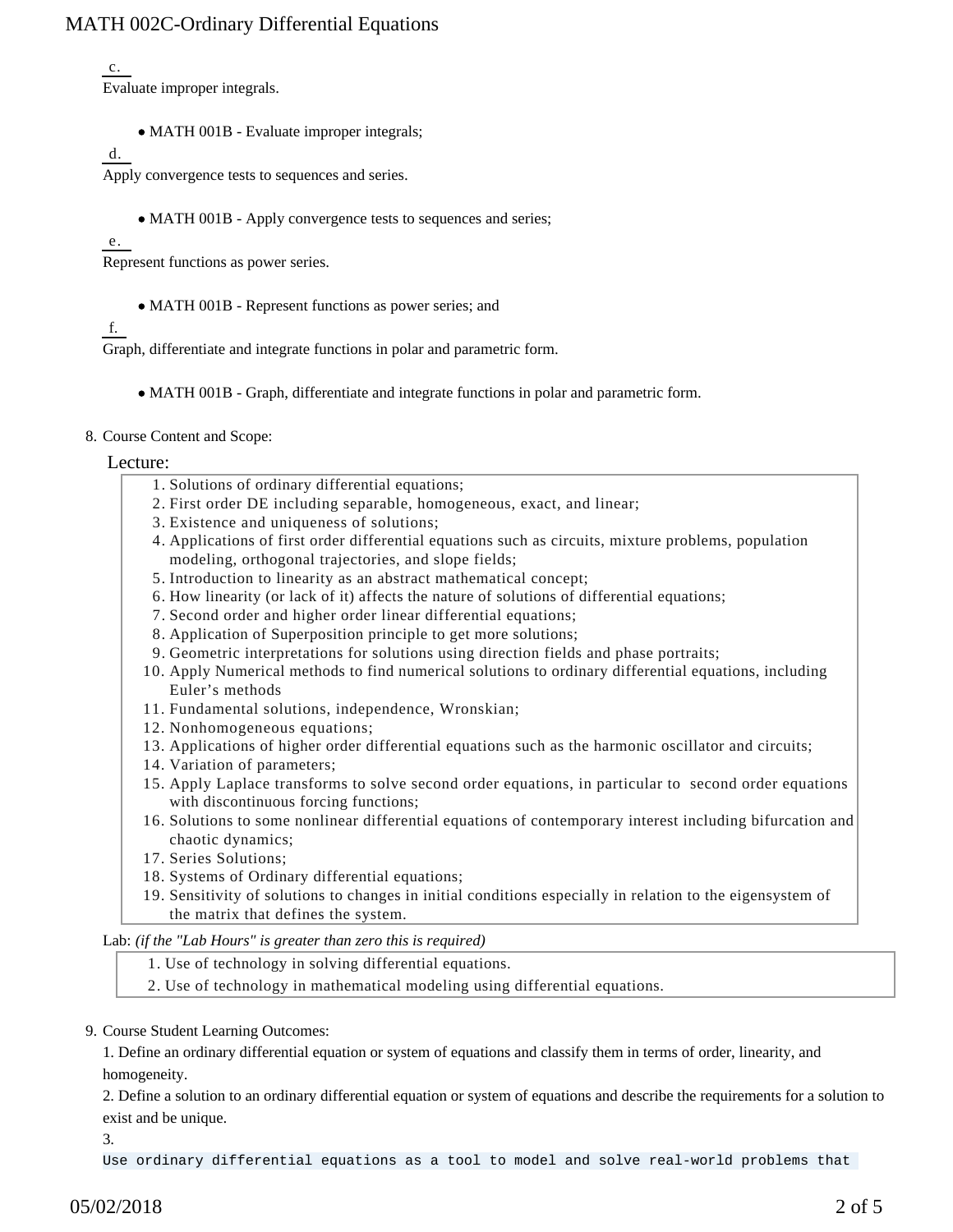involve rates of change (e.g. velocity and acceleration) and solve these models using a variety of methods.

4.

Demonstrate critical and logical thinking, by frequent use of deductive reasoning in mathematics, in the context of differential equations.

10. Course Objectives: Upon completion of this course, students will be able to:

a. Use slope fields to examine qualitative behavior of solutions;

b. Create and analyze mathematical models using ordinary differential equations, including circuits, mixture problems,

population modeling, orthogonal trajectories and harmonic oscillator;

c. Identify the type of a given differential equation and select and apply the appropriate analytical technique for finding the solution of first order and selected higher order ordinary differential equations;

d. Apply the existence and uniqueness theorems for ordinary differential equations;

e. Apply numerical methods to find numerical solutions to ordinary differential equations, with error analysis;

f. Characterize equations as linear vs. non-linear using linear operators;

g. Find power series solutions to ordinary differential equations;

h. Determine the Laplace Transform and inverse Laplace Transform of functions;

i. Apply Laplace transforms to solve second order equations, in particular to second order equations with discontinuous forcing functions;

j. Solve Linear Systems of ordinary differential equations.

11. Methods of Instruction: *(Integration: Elements should validate parallel course outline elements)* 

- a. Discussion
- b. Laboratory
- c. Lecture
- d. Technology-based instruction
- 12. Assignments: (List samples of specific activities/assignments students are expected to complete both in and outside of class.) In Class Hours: 108.00

Outside Class Hours: 108.00

#### a. In-class Assignments

1. Attend classroom lectures and take

2. Participate in classroom discussions to review, analyze, diagnose, and evaluate various methods of solution used in homework

3. Complete laboratory assignments using appropriate mathematical tools.

4. Complete examinations involving problems that apply studied principles to new situations.

b. Out-of-class Assignments

1. Read textbooks and supplementary

2. Complete assigned homework including problem solving, exercises to improve skills and mathematical

3. Complete examinations involving problems that apply studied principles to new situations.

13. Methods of Evaluating Student Progress: The student will demonstrate proficiency by:

- Written homework
- Computational/problem solving evaluations
- $\bullet$  Mid-term and final evaluations
- Other

Chapter tests with in-class essay type exam questions, additional assignments as per the direction of the instructor and a comprehensive final exam with essay questions. Assignments and exams involve both performing computational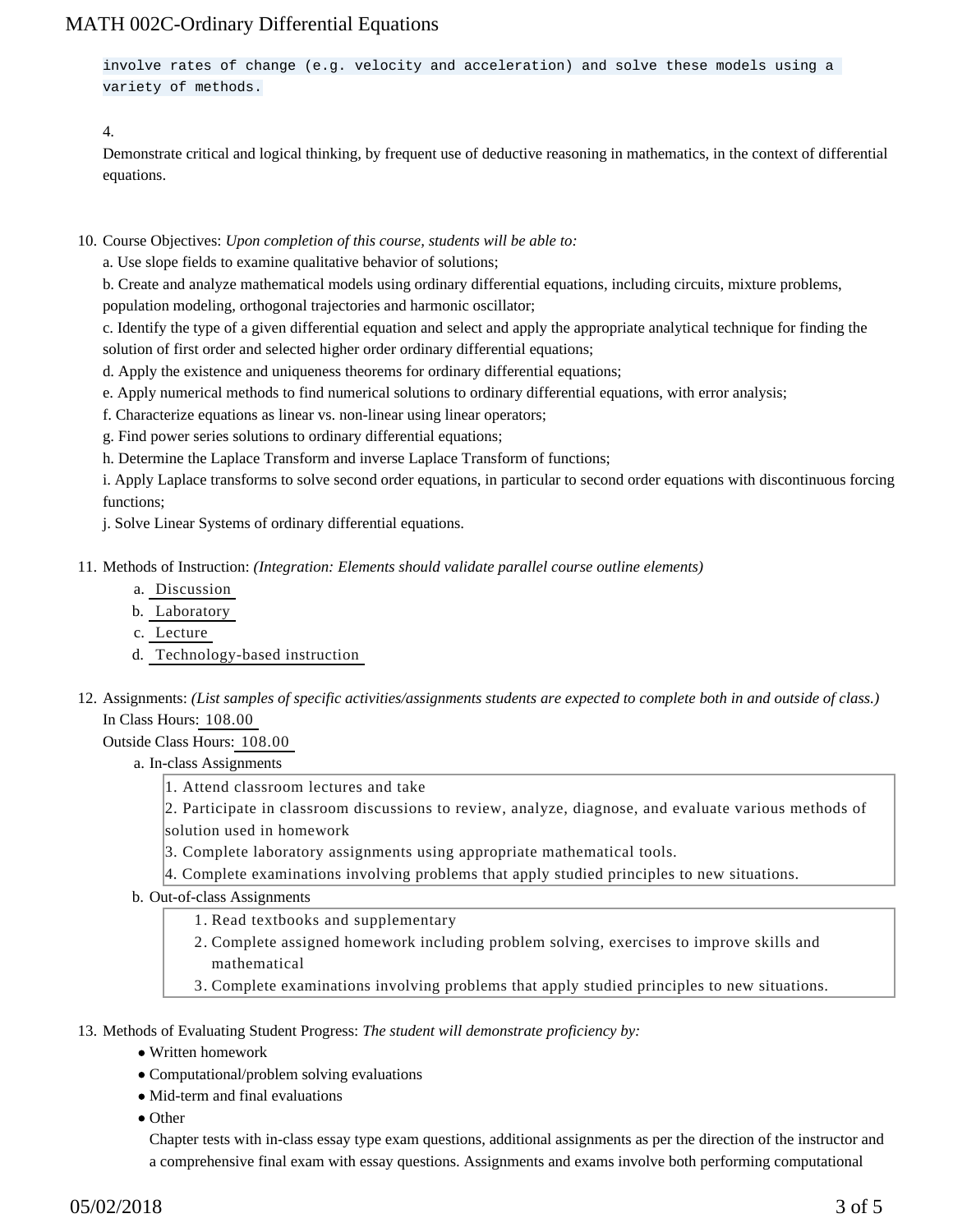problems and applying skills and ideas to new situations.

- 14. Methods of Evaluating: Additional Assessment Information:
- 15. Need/Purpose/Rationale -- All courses must meet one or more CCC missions.

IGETC Area 2: Mathematical Concepts and Quantitative Reasoning A: Mathematic

CSU GE Area B: Physical and its Life Forms(mark all that apply)

B4 - Mathematics/Quantitative Thinking

PO-GE C4.b - Language & Rationality (Communication & Analytical Thinking)

Gather, assess, and interpret relevant information.

 Apply logical and critical thinking to solve problems; explain conclusions; and evaluate, support, or critique the thinking of others.

IO - Scientific Inquiry

Analyze quantitative and qualitative information to make decisions, judgments, and pose questions.

IO - Global Citizenship - Scientific & Technological Literacy

 Utilize quantitative expression in a variety of contexts. These would include units of measurement, visual representations, and scales and distributions.

 Synthesize, interpret, and infer, utilizing information, data, and experience to solve problems, innovate, and explore solutions.

### 16. Comparable Transfer Course

| <b>University System Campus</b> |                      | <b>Course Number</b> | <b>Course Title</b>                      | <b>Catalog Year</b> |
|---------------------------------|----------------------|----------------------|------------------------------------------|---------------------|
| UC                              | UC Riverside Math 46 |                      | Intro to Ordinary Differential Equations | 11-12               |

17. Special Materials and/or Equipment Required of Students:

Required Material? 18. Materials Fees:

| <b>Material or Item</b> | <b>Cost Per Unit</b> | <b>Total Cost</b> |
|-------------------------|----------------------|-------------------|
|-------------------------|----------------------|-------------------|

19. Provide Reasons for the Substantial Modifications or New Course:

Change SLO's to align with number of units

- a. Cross-Listed Course *(Enter Course Code)*: *N/A* b. Replacement Course *(Enter original Course Code)*: *N/A* 20.
- 21. Grading Method *(choose one)*: Letter Grade Only

### 22. MIS Course Data Elements

- a. Course Control Number [CB00]: CCC000326726
- b. T.O.P. Code [CB03]: 170100.00 Mathematics, General
- c. Credit Status [CB04]: D Credit Degree Applicable
- d. Course Transfer Status [CB05]: A = Transfer to UC, CSU
- e. Basic Skills Status [CB08]: 2N = Not basic skills course
- f. Vocational Status [CB09]: Not Occupational
- g. Course Classification [CB11]: Y Credit Course
- h. Special Class Status [CB13]: N Not Special
- i. Course CAN Code [CB14]: *N/A*
- j. Course Prior to College Level [CB21]:  $Y = Not$  Applicable
- k. Course Noncredit Category [CB22]: Y Not Applicable